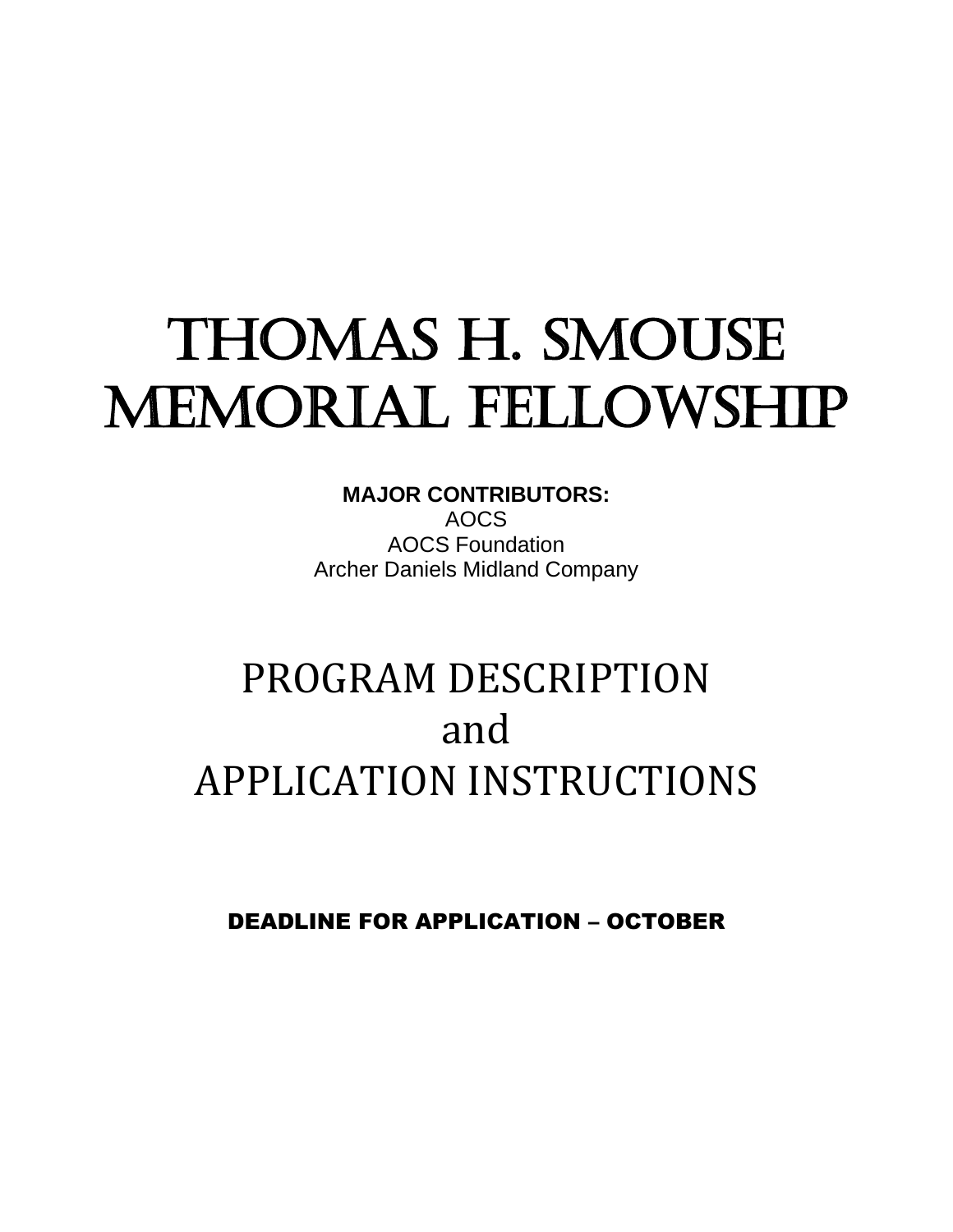### FELLOWSHIP

AOCS Thomas H. Smouse Memorial Fellowship was established in 1996 to honor longtime AOCS member Thomas H. Smouse, who passed away at age 59 on August 24, 1995.

Dr. Smouse received his bachelor's degree in 1958 from Pennsylvania State University where he studied in the agricultural and biological chemistry department. He was later recruited by Stephen S. Chang to enroll in graduate school at Rutgers University, and while at Rutgers he became on of the first AOCS Honored Students (1964). His graduate work at Rutgers with Dr. Chang is considered among the classic studies on soybean oil flavor and stability. He received his master's degree from Rutgers in 1964 and his doctorate in 1965.

Dr. Smouse joined AOCS in 1962, served on numerous committees, and worked his way to the presidency of AOCS (1983). After his term as president, he continued to participate in various society activities, including speaker/instructor at many AOCS meetings and conferences, board member of the Lipid Oxidation and Quality Division, and chairperson of the Uniform Methods Committee. Dr. Smouse was a member of many committees, including the Technical Activities Coordinating Committee, Books and Special Publications Committee, and Awards Administration Committee. He published numerous scientific and technical papers in journals and books for AOCS and was coeditor for two AOCS monographs.

Dr. Smouse was widely recognized as an exceptional scientist who was eager to share his talent and experiences with colleagues throughout the fats and oils industry. Before his death, he talked of his wish to establish a fellowship for students involved in fats and oils chemistry. This award was made possible by contributions from Tom's wife, Elizabeth Smouse; their children, Thomas, Deirdre, and Robert; AOCS; Archer Daniels Midland Company; and many other individual and corporate donors who knew and respected Tom Smouse.

This award is in memory of his dedication and enthusiasm for lipid chemistry and his commitment to family, education, and AOCS

## THE PROGRAM

#### **Payments**

The monetary value of the award is \$15,000 and consists of two components. The Fellowship is a stipend of  $$10,000^*$ . The second part of the award is  $$5,000^{**}$  and shall be given as a research fund to be used by the recipient for travel to professional meetings (first priority is AOCS Annual Meeting) and for research expenditures related to the student's graduate program. Funds will be paid to the awardee in two installments, through the department head. With each installment, we ask that the department head verify academic registration with the recipient.

\*The Fellowship is intended to be a monetary award to be added onto a student's regular stipend. See section A5, under Eligibility Requirements, for limitations on award amounts.

\*\*The research fund expenditures will be overseen by the major professor. Any money remaining in the account when the student graduates shall be returned to AOCS Foundation.

#### **Program Objectives**

The purpose of this graduate fellowship is to encourage and support outstanding research by recognizing a graduate student pursuing an M.S. and/or Ph.D. degree(s) in a field of study consistent with the areas of interest of AOCS. Primary qualifications include the highest standards of academic excellence and the reasonable expectation that the recipient, upon receipt of the degree, will enter into and make significant contributions to the field consistent with the goals and interests of AOCS.

#### **Eligibility Requirements**

The general eligibility requirements for applicants are that the individuals must be scholastically outstanding with interests and involvement outside the academic discipline. Age, sex, race, financial need, and religion are not conditions of eligibility for award. Applications must be received by AOCS via the Awards Portal, following the same deadline as other student awards.

Other specific eligibility requirements for the award are as follows:

#### **A. Graduate Fellowship**

- 1. The candidate is a graduate student beginning or continuing a course of study leading to an M.S. and/or Ph.D. degree(s), with preference for Ph.D. candidates.
- 2. The candidate is a person with an above-average interest in and aptitude for research.
- 3. The school of enrollment can be any educational institution that is conducting fundamental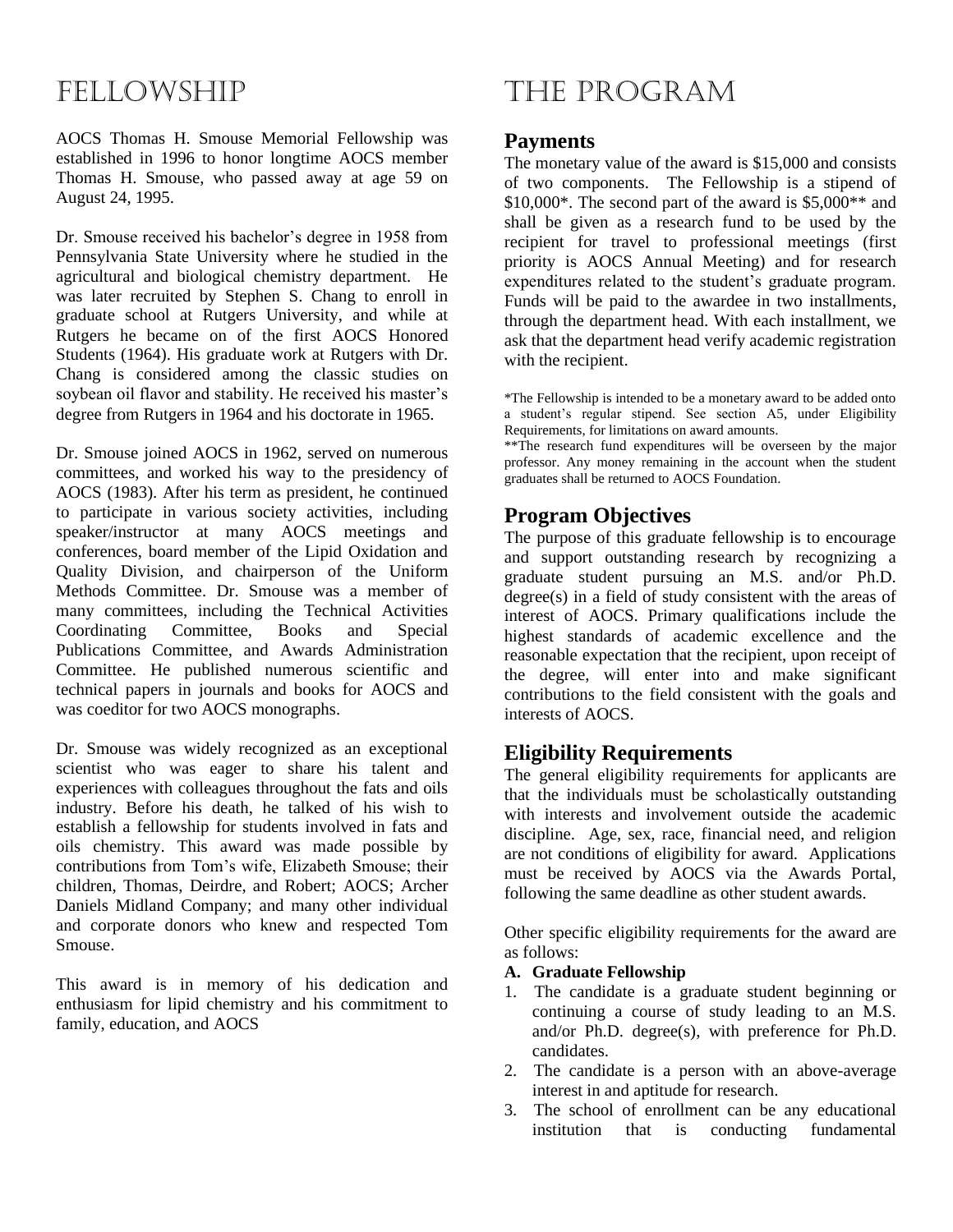investigations in the chemistry of fats, oils, proteins, surfactants, and detergents, as described above.

- 4. Student and major professor must be current members of AOCS.
- 5. The fellowship awardee's total nonservice awards (including the Smouse Fellowship) shall not exceed \$15,000. Only the Fellowship component of the award (\$10,000) applies toward this total nonservice award limit. If the nonservice awards' total (including the Smouse Fellowship) exceeds \$15,000, the Smouse award will be reduced to bring the total to \$15,000. Nonservice awards do not include assistantships and tuition or fee waivers from the school. At the time of the fellowship offer, the awardee will be required to file a signed statement concerning the amount of the nonservice awards that have been accepted.
- 6. A fellowship awardee becomes ineligible for further payments when the degree (or degrees) for which the fellowship was awarded is achieved, or if the student drops or substantially changes the planned research program during the tenure of the fellowship. It is the responsibility of the student and major professor to notify AOCS Foundation within 30 days after such a change occurs.

#### **B. Approved Program**

The term "approve program" refers to the degrees and curricular options in the areas of interest to AOCS as previously defined.

#### **Application Procedures—Students**

- 1. AOCS, upon request, will supply copies of the application and program guidelines.
- 2. Except for the above request, all inquiries, correspondence, and completed applications must be submitted to the department head of the educational institution that the students attending. Do **not** send them directly to AOCS.
- 3. All information and attachments requested in the application must be provided. Incomplete applications may be returned to the student if there is time; otherwise, they will not be considered. On the other hand, only submit what is requested; nonpertinent materials make evaluation of the application more difficult.
- 4. All applications require that the student submit an official transcript of *all* undergraduate and graduate college or university work completed to date. If an official transcript (sealed and signed by the granting institution) cannot be submitted, then an unofficial transcript signed by the department head may be submitted.
- 5. **IMPORTANT:** Application and all required attachments must be submitted to the student's department head prior to the deadline. The deadline

for each program is given on the application and can be found at aocs.org

6. Incomplete applications, late submissions, or applications in which grades are not given may be causes for disqualification.

#### **Application Procedure—Department Heads/Major Professors**

- 1. Upon receipt, the application should be checked for completeness. If time permits, return incomplete applications to sender.
- 2. The major professor should execute the required statement in the Application for Graduate Fellowship.
- 3. Applications must be received by AOCS via the online Awards Portal prior to the deadline established that year.

#### **Special Notes—Students and Department Heads/Major Professors**

Fellowship renewals are contingent upon the acceptance by AOCS Recognition Program Committee of a progress report submitted by the fellowship holder and his/her major professor. The progress report must be submitted no later than November 1 of each year. It is the intent of AOCS Foundation to sponsor a student through the completion of his/her degree (two years for a master's degree, three years for a Ph.D. degree). Beyond these limits, request for extension will be reviewed by AOCS Recognition Program Committee.

#### **Application Evaluation**

Applications will be evaluated by AOCS Fellowship Selection Committee. The Fellowship Selection Committee may consist of persons from industry, government, and academia. The committee also may seek opinions from external advisors, if necessary, to better evaluate proposals.

#### **Notification**

Written acceptance from the successful applicant must be received at AOCS headquarters by *April 15*. All fellowship applicants and their department heads/major professors will be notified of the outcome of the fellowship competition by *May 1*. A list of winners and alternate(s) will be sent to department heads if requested. Alternates who may become eligible will be notified immediately after *April 15* and will have two weeks to return their acceptance letter. Other alternates, who may become eligible later because winners transfer to other programs or fail to register in the fall, will be notified of their eligibility as soon as possible in August or September.